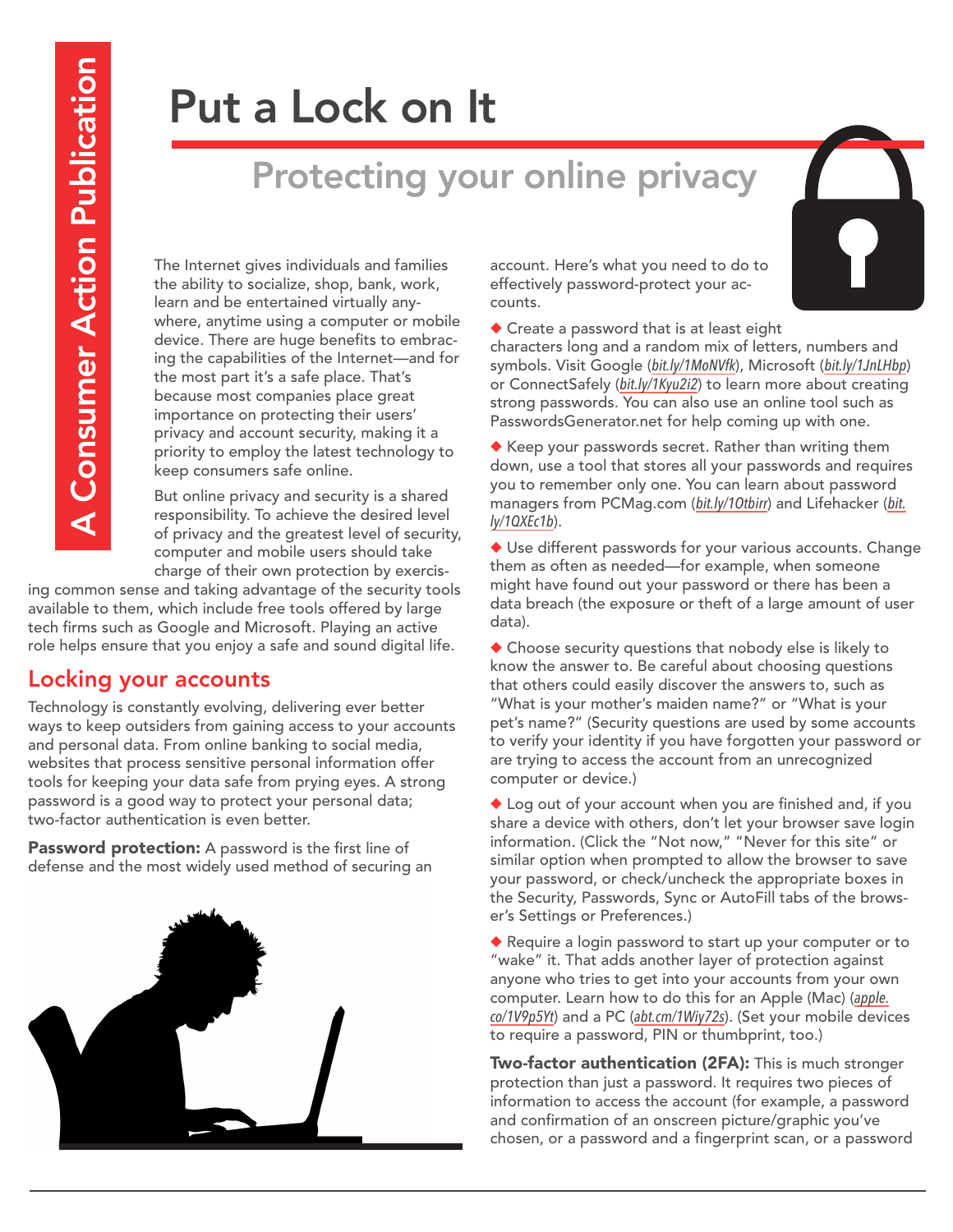plus a passcode that is sent to you via text message or email)—it's like having to swipe your debit card and enter a PIN at the grocery store. Learn more about two-factor authentication from Stop.Think.Connect. (*[bit.ly/1DQlzpY](http://bit.ly/1DQlzpY)*).

Enable two-factor authentication wherever it's available. Not all sites offer it, but many do, including Google, Apple, Facebook, Twitter and PayPal, just to name a few. This list displays many sites that offer 2FA and many that don't: *[bit.](http://bit.ly/1JpGz6w) [ly/1JpGz6w](http://bit.ly/1JpGz6w)*. (Ask sites you use that don't support two-factor authentication to do so.) Each site has its own instructions for enabling 2FA. Check Settings, first. If you can't find it there, contact the website's Support team.

#### Secure online and mobile transactions

Shopping and banking online can save you both time and money—two great reasons to spend and manage your money digitally. And you can keep all your accounts safe by taking some simple and effective precautions, just like you would with your wallet. Rest assured, some strong security tools are at the ready.

**Encryption:** This is a technology that scrambles (encrypts) the electronic information being sent through cyberspace so that it is much more difficult for hackers to track your activities and steal your data.

To determine if a website you are visiting uses encryption to protect your information as it travels between you and the site, look for the "s," which stands for "secure," in the URL (https:// rather than just http://). You might also see a padlock, or the address bar itself might turn green when you enter a secure website. Look for one or more of these assurances before you make a purchase, access your financial accounts or conduct any type of transaction.

Be aware that some standard email and text messages are not encrypted, so never send account numbers, your Social Security number or other sensitive information this way.

If you have set up Wi-Fi at home, you have a wireless router. To prevent someone nearby from accessing the information you send over the Internet through your wireless network, you must make sure the encryption feature in your router is turned on (they often come with it turned off). At the same time, create a strong network password (at least 14 random characters) for your router to keep intruders in range of your Wi-Fi signal from accessing your Wi-Fi connection. Get details about securing your wireless network from OnGuardOnline.gov (*[1.usa.gov/1G2Eiya](http://1.usa.gov/1G2Eiya)*).

Because you can't always be sure that an outside network is encrypted, it's safest to use your wireless carrier's network rather than public Wi-Fi for shopping or banking when you're away from home. If you are using a shared computer or device, always log out of a banking or shopping session when you're finished so that nobody can access your account after you leave. Learn more about using public Wi-Fi safely from the Federal Trade Commission (FTC) (*[1.usa.gov/1L62Nlr](http://1.usa.gov/1L62Nlr)*).

**Firewalls:** Most computer operating systems come with a

built-in firewall—a barrier between the outside world and your computer. Built-in firewalls are not always set to "On." Check the computer's Security settings (often found under "Preferences") to make sure yours is. If you are having trouble finding the controls, do an online search for the word "firewall" along with the name of your computer operating system to get instructions.

#### Mobile device safety

A smartphone or tablet allows you to take all the Internet's capabilities with you wherever you go. While their portability and the technology that makes them work offer big advantages for users, mobile devices present unique privacy and security challenges. That doesn't mean you shouldn't use them in all the ways you like—just that taking a few additional or different steps can protect your privacy and your data.

Securing your devices: Because of their portability, there is a greater risk of a mobile device being lost or stolen than, say, a desktop computer. In addition to keeping an eye on your device, you can take advantage of tech tools designed specifically to keep your mobile device and its data safe.

Start by locking your device with a password or PIN (or thumbprint, depending on the version). Set it to lock after a few minutes of inactivity. At the same time, enroll in a remote locate/lock/erase program such as Find My iPhone (Apple) or Android Device Manager. This allows you to find your device if you've misplaced it, or remotely lock it or delete your stuff if it's been lost or stolen.

Don't forget to "wipe" the data off your device before you sell, donate or dispose of it so nobody else can access your personal information. CTIA-The Wireless Association offers tips and links to instructions for erasing the information on your particular type of mobile device (*[bit.ly/1jeEDZN](http://bit.ly/1jeEDZN)*).

Learn more about cyberproofing your phone from AARP (*[bit.](http://bit.ly/1FfksoF) [ly/1FfksoF](http://bit.ly/1FfksoF)*).

Apps: "Apps" are software applications designed specifically for mobile devices. Much of a smartphone or tablet's

functionality comes from downloaded apps—they enable you to track your fitness, share a "selfie," notify friends where you're having dinner, monitor your investments, play Words With Friends and much, much more. Make sure such powerful software works for you, not against you.

Vet your apps. Only download apps from trusted sources. Read user reviews and make sure the developer is legitimate before downloading.

 $\blacklozenge$  Set your apps for the desired

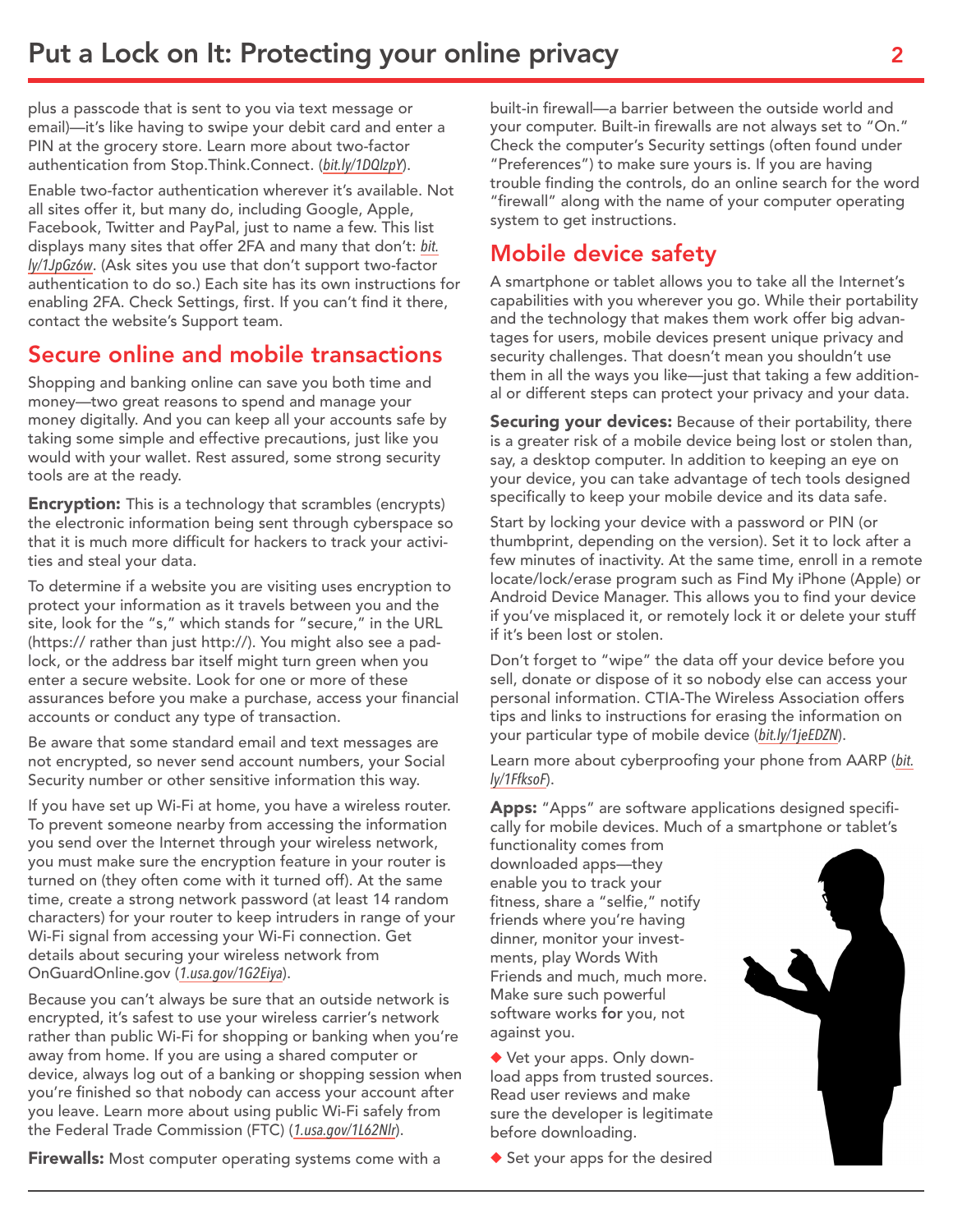amount of privacy. Many apps depend on the ability to retrieve and share users' personal information, such as contacts, calendars and even location. To control what an app collects and shares, check the settings in the app itself (as opposed to the device settings). If the app wants to collect more personal data than you are comfortable with, don't download it. Review the app's privacy policy, if it has one. If it doesn't, consider choosing a different app.

◆ Avoid apps that announce your location to others, or disable that function if you have the option. Sharing your physical location with strangers could put you at risk of a home robbery or otherwise compromise your safety and privacy. (Some apps, such as those that provide maps and directions, use your location to provide a service but don't make it public.)

 $\blacklozenge$  Install software updates as they become available to ensure you always have the newest version of the app available.

◆ Read notifications of changes to the app's terms of use or privacy policy so that you can uninstall the app if it plans to collect or share more of your data than you want. Depending on the app and the significance of the changes, you may receive a direct notification (typically by email or from within the app, known as a "push notification"). In other cases, the only way you'll find out about a change might be to revisit these sections in the app or at its website.

### Safe and sound social media

For many people, using social media is a part of everyday life. Sharing can be a good thing—if you're revealing only what you want with the audience you choose. To avoid the potential consequences of oversharing, think twice before you post, tweet or otherwise reveal personal information, and use the tools available to control what others see.

Preserving your privacy: Not everyone using social media has your best interests at heart. It's important to make smart choices about what to share and whom to share it with so that your personal data can't be used in unintended ways.

Start by adjusting the social media network's privacy settings to match your comfort level—from not sharing with anyone to sharing only with your circle of friends to sharing with the general public. First, log in to your account, then look for a tab or heading such as "Privacy," "Privacy Controls," "Privacy Settings," "Account Settings" or "Preferences." If you're having trouble finding it, use the site's "Help" feature or email the website's Support team.

Don't share personal information—your full

name, address, phone number, mother's maiden name or year of birth, for example—that could be used for identification purposes (and ID fraud). And don't share current location and travel plans, which could put you or your property at risk.

It's a good policy not to accept invitations or "friend" requests from people you don't know.

Learn more in Consumer Action's publication Privacy and Control for Social Media Users (*[bit.ly/1xPC8PO](http://bit.ly/1xPC8PO)*).

Protecting your e-reputation: The things you share-pictures, videos, activities, opinions—reveal things about you. Managing and protecting your digital reputation can save you from embarrassment and allow you to avoid the potential consequences of not putting your best foot forward. Here are some "best practices" for shielding yourself from social media fallout.

 $\blacklozenge$  Consider what an employer, recruiter, college admissions officer, lender, landlord, customer/client, government agency, insurer or other decision maker would think about what you're sharing. Realize that many people you do not know personally may turn to social media to learn something about you.

 $\blacklozenge$  Be aware that a "friend" can repost, retweet or otherwise expose what you assumed you shared only with your selected audience. And if you post something to another person's profile, you have no control over who else sees it.

◆ Backtrack if necessary. Some social media sites enable you delete posts, remove photos, change audiences, etc. so that

> things you shared in the past aren't visible to future viewers. (Of course, you can't do anything about everyone who has already seen what you've shared.)

> $\blacklozenge$  "Google" your name to see what pops up. Ask others to remove unflattering photos, videos or posts that include you.

 $\blacklozenge$  Make sure your accounts are secure so that they can't be hacked and used against you.

Learn more about managing your online reputation in Google's Safety Center (*[bit.](http://bit.ly/1FunANi) [ly/1FunANi](http://bit.ly/1FunANi)*).

### Family-friendly Internet

The Internet offers a wealth of high-quality content not only for adults but for children of all ages, too. To ensure that your family can enjoy the best that the Internet has to offer while avoiding anything that is unwelcome, there are safeguards in place and precautions you can take.

**Blocking inappropriate content:** There is plenty of excellent, age-appropriate content out there for children. There is also some inappropriate content. Many companies